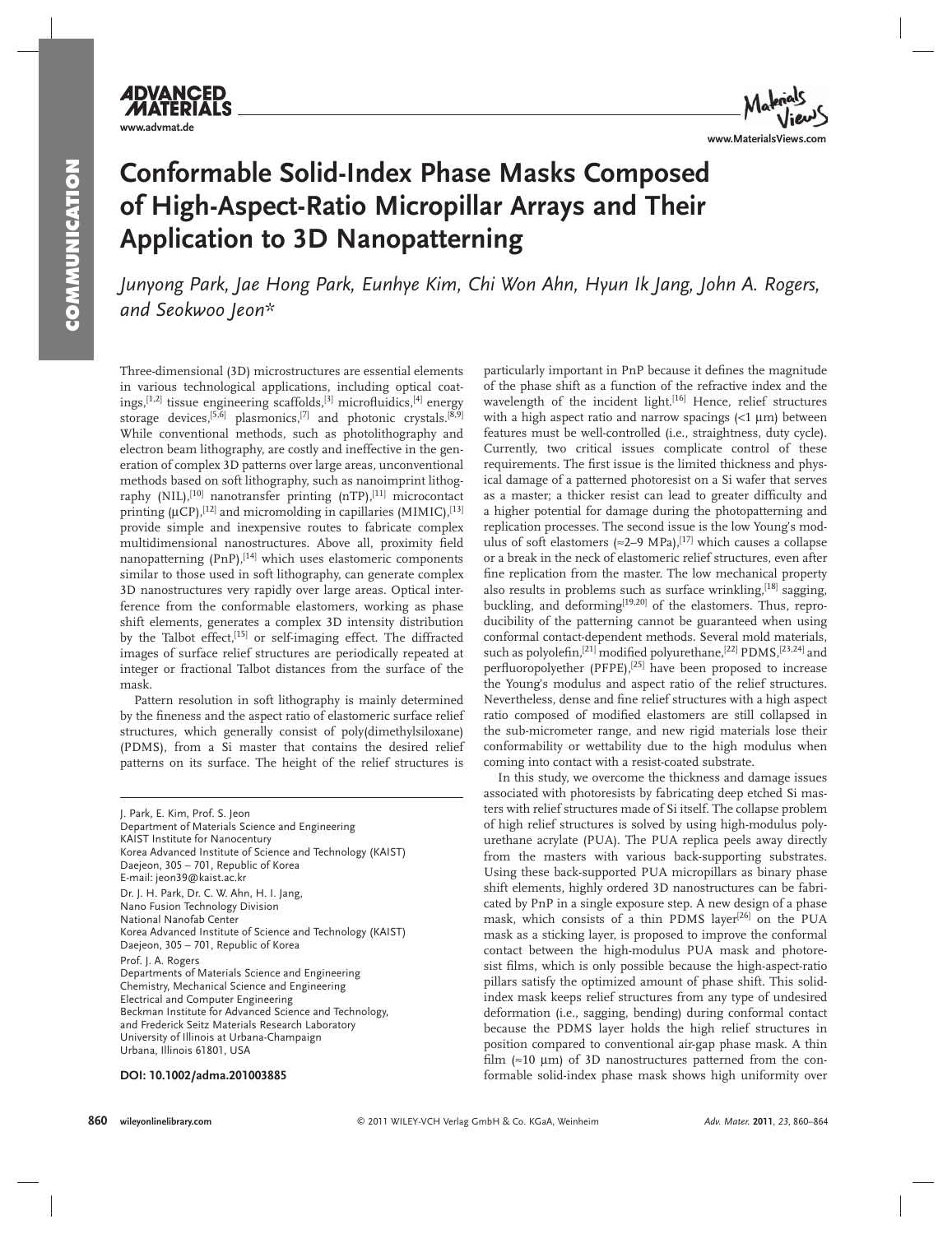**www.advmat.de**

**ADVANCED** 



**www.MaterialsViews.com**



Figure 1. a) Schematic diagram illustrating the fabrication of conformable solid-index phase mask. b) Cross-sectional SEM image of line arrays of deep trenches with a relief depth of ≈ 2.5 μ m. c) Cross-sectional and top SEM images of hexagonal arrays of microholes with a relief depth of ≈2.5 μm. d) Optical image of uniformly etched Si masters on an 8-in. wafer. e) Diffraction colors of different periodicities ranging from 500 nm to 1500 nm at the same relief depth.

a large area and superior absorption or reflection properties in the broadband light as a 3D light scattering medium, implying that it may be useful for broadband optical filters and partially dielectric absorbers for high-power ultrafast laser<sup>[27]</sup> or solar cell devices<sup>[28,29]</sup> via an inexpensive and simple route.

 A schematic illustration of the overall experiment, including the deep Si etching and molding processes, is shown in Figure 1a. A detailed description is given in the Supporting Information. The Si masters used to replicate the micropillar arrays with relief depths that range from 100 nm to 2.5  $\mu$ m were prepared by inductively coupled plasma reactive ion etching (ICP-RIE). While the cleaning and durability of conventional masters that consist of photoresist are limited due

to the potential for mechanical, chemical, or thermal damages to the patterned photoresist, the etched Si masters sustain no damage, even after numerous replications. Even when some residue (i.e., a clogged hole, uncured monomer) remains after the replication process, thermal or chemical removal of the residue does not degrade the master. Figure 1b,c show a scanning electron microscopy (SEM) image of line arrays of deep etched Si trenches with a line width of 300 nm and a relief depth (*h*) of  $\approx$ 2.5 µm and hexagonal arrays of holes with a diameter (*d*) of 520 nm, a periodicity ( $p$ ) of 700 nm, and  $h$  of  $\approx$ 2.5 µm. These 2D periodic sub-microstructures are uniformly formed on an 8-in. Si wafer that includes 37 repeated units of the desired master; this was designed to include line, square, and hexagonal arrays of microholes with various diameters, spacings, and periodicities (Figure 1d). Although the masters have the same relief depth and share similar geometry, the diffraction colors of each pattern are diversified by changes in the periodicity (Figure 1e).

 First, using the etched Si masters, which consist of hexagonal arrays of microholes with  $d = 380$  nm to 1 µm,  $p = 500$  nm to 1.5  $\mu$ m, spacings  $(w) = 120$  nm to 500 nm and  $h = 1 \mu$ m (**Figure** 2a), the replication processes of an elastomer with highmodulus PDMS (h-PDMS) and PUA was conducted. The lateral collapse of the pillars becomes significant in the case of h-PDMS as the aspect ratio increases (Figure 2b). It has been demonstrated that high-aspect-ratio micropillar arrays can collapse under their own weight (ground collapse) or by adhesion to each other (lateral collapse) when adhesive force or capillary force is sufficiently large to cause contact between them.  $[24]$ Using the lateral collapse theory established by Hui et al.,<sup>[30]</sup> the critical elastic modulus of a lateral collapse for micropillar array is given by Equation  $1,$ [17]

$$
E_{\rm c}^* = \frac{5/32 \times h^3 \gamma_{\rm s} (1 - v^2)^{1/4}}{d^{5/2} \omega^{3/2}} \tag{1}
$$

where *v* is the Poisson ratio and is the surface tension. If the Young's modulus of the replicating material is greater than  $E_{c}^{*}$ , there is no lateral collapse. The critical elastic modulus of each pattern for the PDMS and PUA were calculated (Supporting Information, Table S1). Compared to the maximized elastic modulus of PDMS at only ≈9 MPa,<sup>[24]</sup> the cured PUA used here has a high rigidity ( $\approx$ 1.7 GPa), which is sufficiently greater than  $E_c^*$ . As calculated, Figure 2c shows the successful replication of PUA micropillars with a high aspect ratio and a narrow spacing. Although replication of PDMS pillars from a Si master with a high aspect ratio in the sub-micrometer scale is limited due to the low Young's modulus of PDMS, replication of PDMS hole arrays from a PUA master with high-aspect-ratio pillars is wholly successful (Figure 2d). These high-aspect-ratio hole arrays can be very useful in the extension of patterning capabilities to various fields, including soft lithography and plasmonics. [7]

 Backing layers are required for easy handling in the use of PUA micropillar arrays for various applications. **Figure 3** a shows an SEM image of tightly back-supported high-aspect-ratio ( $>6$ ) micropillar arrays whose *h* is ≈2.5 µm and *w* is ≈120 nm. Various backing materials such as different types of glass, soft PDMS (Sylgard184), a ultrathin PUA film (10 μm), and a flexible polycarbonate film can be used as an imprinting mold, a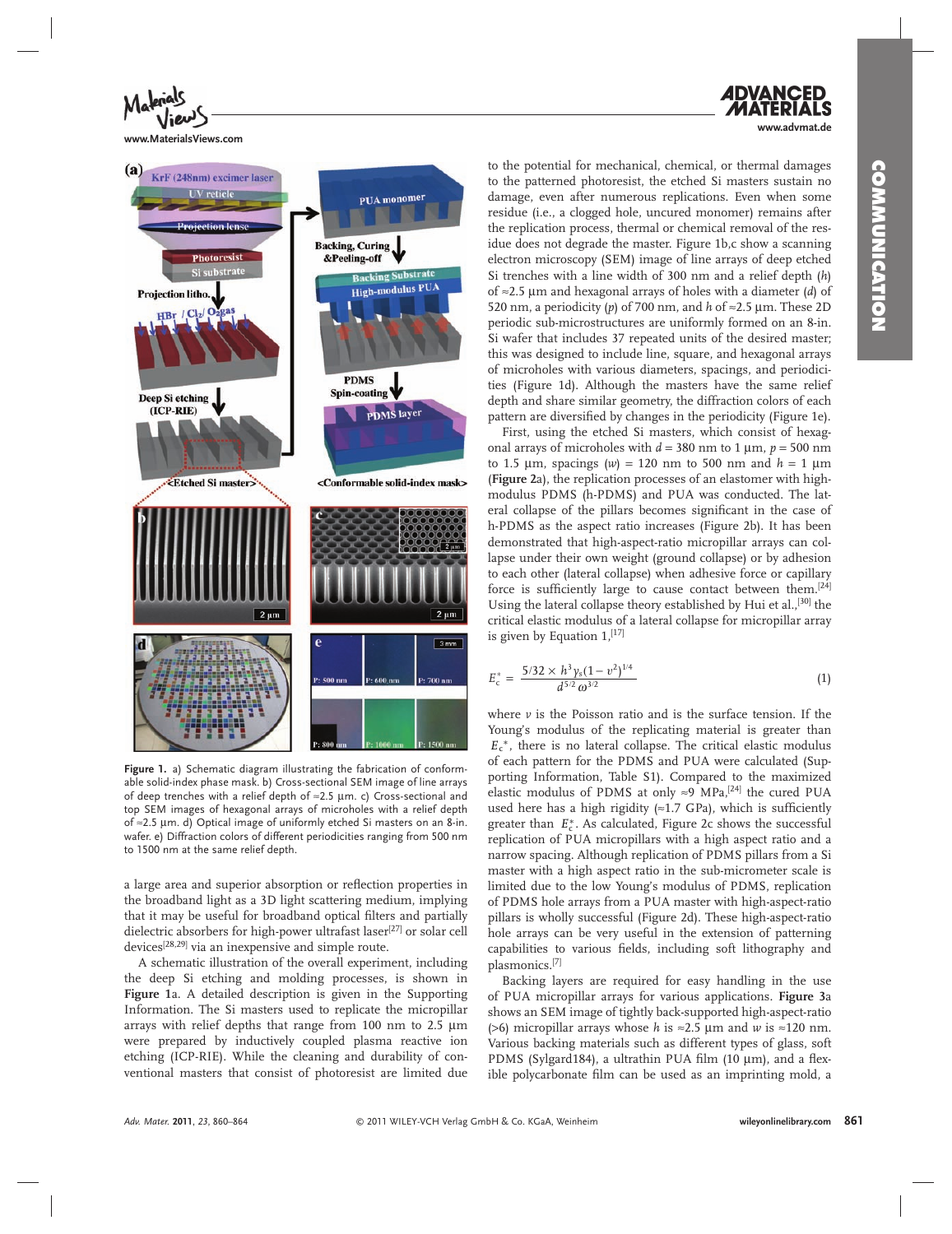

www.MaterialsView



Figure 2. SEM images of a) etched Si masters with diameters of 380 nm to 1120 nm, periodicities of 500 nm to 1500 nm, and spacings of 120 nm to 380 nm (inset: cross-sectional view; scale bar 1 μ m). b) h-PDMS micropillars replicated from Si masters. c) PUA micropillars replicated from Si masters. d) h-PDMS hole structures replicated from PUA masters of (c) (inset: cross-sectional view; scale bar 1  $\mu$ m).

phase mask, or an optical coating (Supporting Information, Figure S1). These back-supported microstructures are easily peeled off from Si masters without surface treatment due to the low surface energy (≈25 dyne cm<sup>-1</sup>) of the PUA used here.<sup>[22]</sup> Using these back-supported micropillar arrays, we examined the optical properties of PUA films and applied them to PnP as

binary phase shift masks to fabricate high-quality complex 3D nanostructures. The PUA film shows good optical properties, such as high transmission and a high refractive index  $( \approx 1.54)$ compared to PDMS ( $\approx$ 1.4) (Figure 3b). The higher refractive index is advantageous for PnP because it increases the diffraction efficiency and minimizes the zero-order transmission.<sup>[31,32]</sup>



**Figure 3.** a) Cross-sectional SEM image of back-supported PUA micropillars with a high relief depth (≈2.5 µm) and a narrow spacing (≈120 nm). b) Transmittance spectrum of a thin PUA film (≈28 μm). c) Comparison of the 2D intensity distribution using PUA and PDMS phase masks with a relief depth of 420 nm (≈π phase shift condition) simulated by finite element modeling. d) Cross-sectional SEM image of 3D nanostructures using a PDMS mask with a relief depth of 420 nm and a periodicity of 500 nm. e) Cross-sectional SEM image of 3D nanostructures with high-resolution macropores (≈100 nm) using a PUA mask (inset: 3D simulation result conducted by rigorous coupled wave analysis (RCWA)). f) Cross-sectional SEM image of non-uniform 3D nanostructures due to the low conformability.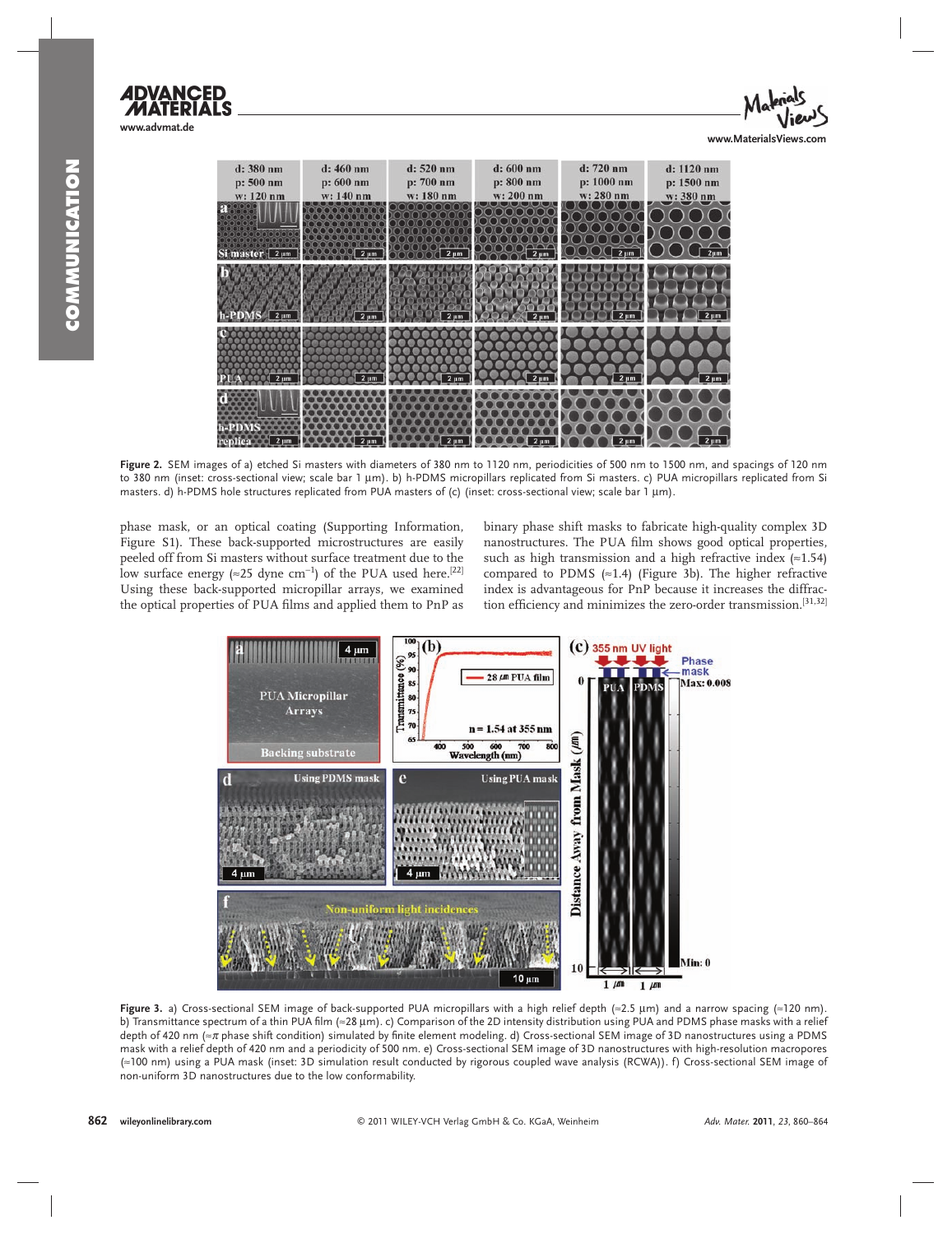**www.MaterialsViews.com**

**www.advmat.de**



 **Figure 4 .** a) Schematic illustration of PnP using a PUA/PDMS solid-index phase mask. b) Cross-sectional SEM images of 3D nanostructures with high uniformity over large areas (inset: tilted-top view with a 3D simulation result conducted by RCWA). c–e) Highly ordered 3D nanostructures with different pore sizes due to different periodicities (600 nm, 800 nm, and 1 μm) of binary phase masks (inset: 3D simulation result by RCWA). f) Optical image of a visible opaque coating using 3D nanostructures. g) Transmittance spectra of 3D nanostructures patterned using PDMS and composite phase masks. h) Transmittance spectra of a glass substrate, a resist-coated glass substrate, and a 3D nanostructured resist-coated substrate.

As the result, better 3D intensity contrast can be generated in photoresists as UV light passes through a PUA compared to a PDMS mask (Figure 3c). Moreover, the rigid PUA compensates several contact problems of soft elastomers, such as sagging or deforming of micropillars when it comes into contact with a resist-coated substrate. These advantages make it possible to fabricate 3D nanostructures with ≈ 100 nm pores at a higher resolution much more easily through a PUA mask than through a conventional PDMS mask (Figure 3d,e). However, the PUA has relatively poor conformal contact between the mask and the photosensitive material due to its high Young's modulus. This leads to the occurrence of locally non-uniform structures in large-area patterning due to the slight changes in the direction of the normal incident light at the surface of the photoresist film (Figure 3f).

 To overcome the low conformability or wettability of rigid PUA, we employed a PUA/PDMS composite phase mask, which consisted of thin PDMS ( $\approx$ 7 µm) films on PUA micropillar arrays as the sticking layers. The conformable solid-index mask also helps to reduce undesired deformation of relief structures so that patterned 3D nanostructures have better uniformity. The deformation changes distances between relief structures and degrades the straightness of side wall, which finally degrades 3D patterning resolution by modifying the light path during exposure. With this solid-index phase mask, the phase shift condition is slightly changed. In general, the  $\pi$ phase shift condition is well-known for its ability to generate the highest intensity contrast. The phase difference  $\varphi(x)$  is given by Equation  $2,$ <sup>[16]</sup>

$$
\varphi(x) = \frac{2\pi}{\lambda} \Delta n u(x) \tag{2}
$$

where  $\Delta n$  is the difference between refractive index of the material and the surrounding,  $u(x)$  is the relief depth of the mask, and  $\lambda$  is the incident wavelength. From this equation, high relief structures above 1 μm must be generated near the  $\pi$ phase shift condition for PUA/PDMS composite phase masks, as the  $\Delta n$  ( $\approx$ 0.14) of the composite mask between the PUA and PDMS is much lower than the  $\Delta n \approx 0.4$  of a PDMS mask between PDMS and air. The deep etched Si master in this work makes it possible to generate high-aspect-ratio masks. **Figure 4** a shows a schematic illustration of PnP using a conformable solid-index phase mask with a PUA micropillar height of 1 μm, and Figure 4b shows highly ordered 3D nanostructures